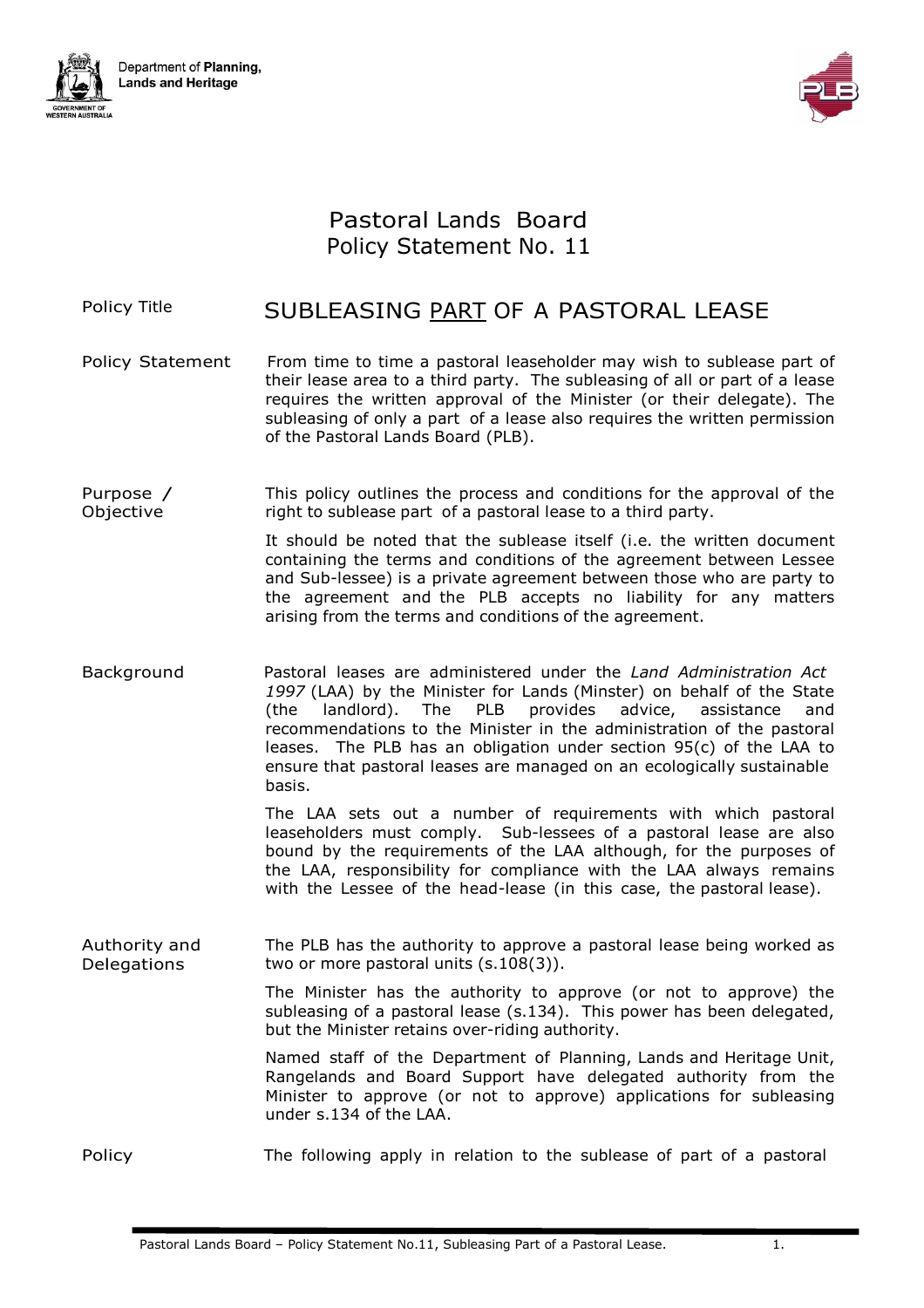## lease:

Implementation Guidelines

- (a) The written approval of the Minister (or their delegate) must be obtained in order to lease part of a pastoral lease to a third party (i.e. subleasing).
- (b) The written approval of the PLB must also be obtained in order to lease part of a pastoral lease to a third party.
- (c) The PLB's recommendation for approval must accompany the sublease application to the Minister (or their delegate).
- (d) The pastoral leaseholder and/or sub-lessee (if applicable) must provide written explanation to the PLB about why they are seeking to sublease a part of the pastoral lease (s.108(1)).
- (e) The pastoral leaseholder should ensure the proposed sub-lessee is aware of the requirements of a pastoral lessee under the LAA, particularly Part 7, Division 4 – Conditions of a pastoral lease.
- (f) A sublease can not be inconsistent with the pastoral lease (the head lease). Therefore:
	- $\circ$  as all Western Australian pastoral leases expire on 30<sup>th</sup> June 2015, no subleases will be approved for a period extending beyond  $29<sup>th</sup>$  June  $2015$ ;
	- o land under a sublease can only be used for pastoral purposes or as permitted under a permit issued under Part 7, Division 5 of the LAA; and
	- o the sub-lessee must abide by the conditions contained in the pastoral lease and the LAA for the area of land in the sublease.
- (g) The pastoral leaseholder is to acknowledge in writing on making the application to sublease that the pastoral leaseholder, and NOT the sub-lessee, remains accountable to the Minister and the Board for the entire pastoral lease. Therefore, any breaches of the Act by the sub-lessee will be the responsibility of the pastoral leaseholder.
- (h) The pastoral leaseholder is to ensure the sub-lessee records and maintains adequate records to enable the pastoral leaseholder to provide the PLB with a consolidated 'Annual Return of Livestock and Improvements' by 31 December of each year, as required under section 113 of the LAA. This should be noted in the sublease agreement.
- (i) The pastoral leaseholder remains the primary contact point for the PLB for all matters pertaining to the land administration and operation of the lease. This includes for the payment of rent; submission of signed documents required by the PLB; correspondence in relation to rangeland management; and formal advice of lease contact detail changes.
- (j) An assignment clause must be included in the sublease clearly stating that the sub-lessee may NOT assign or otherwise dispose of their interest in the sublease without the pastoral leaseholder first obtaining the approval of the Minister. Failure to obtain the approval of the Minister constitutes a breach of the Act and a penalty may apply.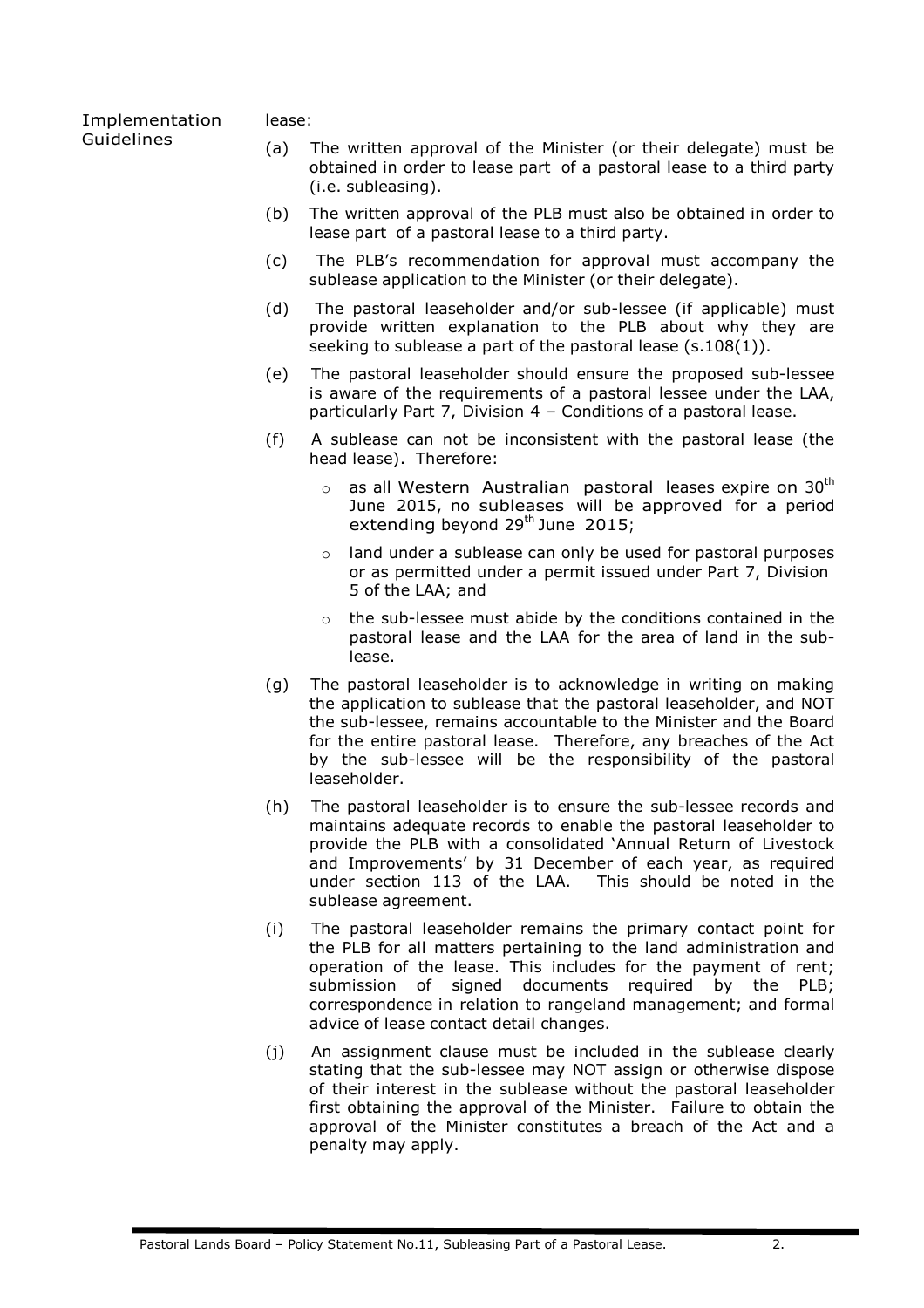- (k) For a sublease to be recognised as valid it must be registered on the certificate of Crown land title for the pastoral lease (in accordance with section 19 of the LAA). This should be done at Landgate within 14 days from the date of the granting of Ministerial approval.
- (l) At its discretion, the PLB may require that an assessment of the condition of the section of the rangeland to be sublet be conducted. This is to provide a reference for the pastoral leaseholder in terms of the condition of the lease, in the event of any future disputes between the pastoral leaseholder and the sub-lessee on work required on the sublease.
- (m) The PLB may require that additional rangeland assessments be undertaken during the term of the sublease.
- (n) Where a PLB approved development/management plan is in place, the pastoral leaseholder must ensure that the sub-lessee is aware of commitments made under that plan and that any departure from the plan will require the approval of the Board. The lessee must ensure that the sub-lessee complies with the approved plan as it applies to the subleased area.
- (o) Permits held by the pastoral leaseholder are not transferable to a sub-lessee, nor can a sub-lessee be granted a permit under Part 7, Division 5 of the LAA.
- (p) A sublease is not an agistment. An agistment refers to an arrangement for a finite period of up to three years, during which a pastoral leaseholder directly manages on their pastoral lease, livestock owned by a third party. An agistment arrangement requires the written approval of the Board (s.111) (see Policy Statement No.1 for details).

Written applications for subleasing should be delivered to:

The Executive Officer Pastoral Lands Board Department of Planning, Lands and Heritage Locked Bag 2506 PERTH WA 6001

Policy / Legislative Base Land Administration Act 1997

Specifically sections 108(1), 108(3) and 134:

S.134 Minister's approval required for transfer, mortgage or charge

(1) With the Minister's approval in writing, but not otherwise, a pastoral lessee may –

- (a) transfer to another person; or
- (b) create a mortgage or charge over

the lessee's interest in the pastoral lease, or any part of that interest, including any sublease, licence or profit a prendre.

S.108 Management of land under a pastoral lease